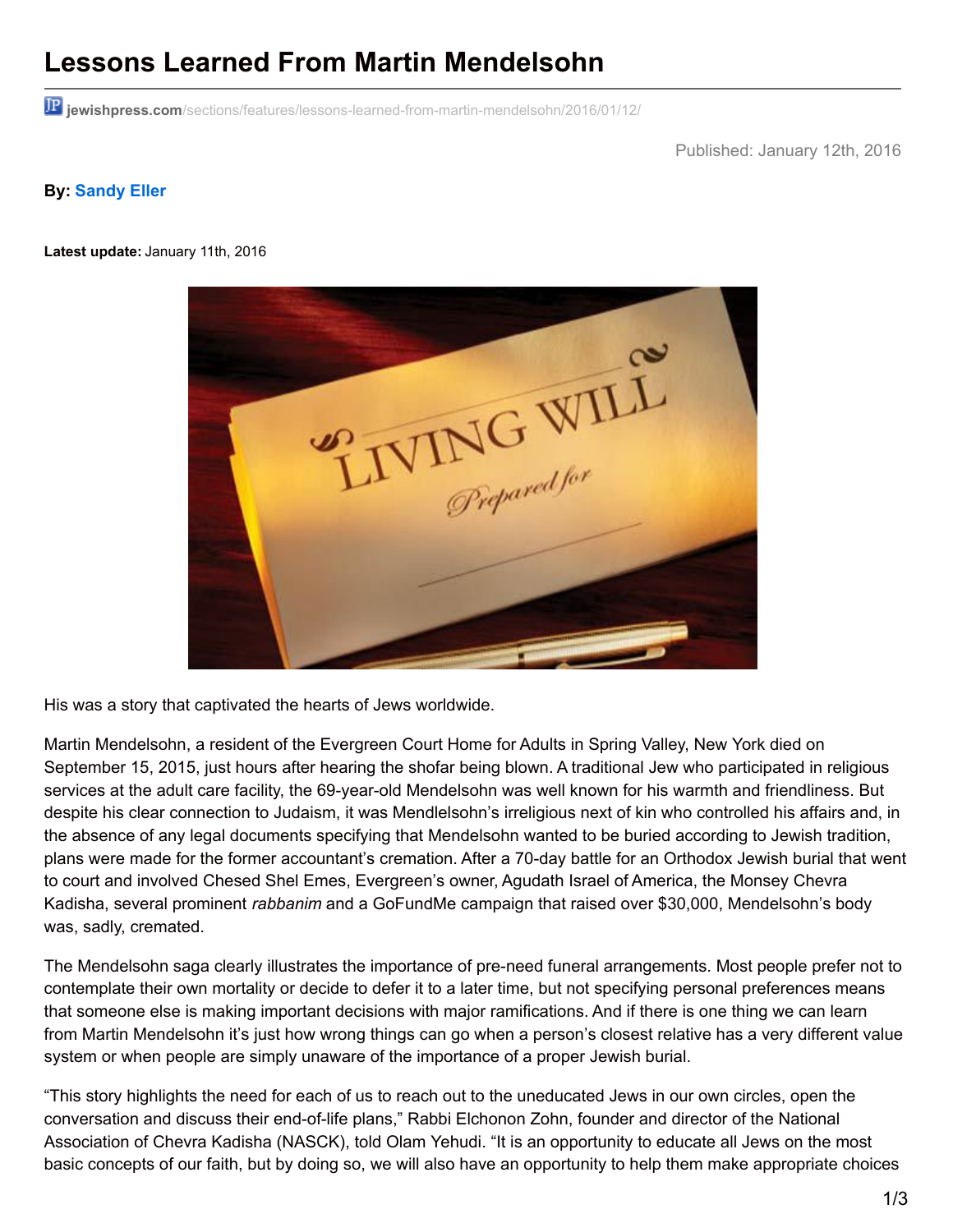in accordance with Jewish tradition."

What's the most crucial part of that education process, once the choice for a proper Jewish burial has been made?

"It is extremely important to make sure that we have it in writing, either in a will or at least in a statement that is witnessed," said Rabbi Zohn.

NASCK was founded 19 years ago in response to the increasingly large numbers of Jews who were being cremated.

"My belief is that nationally among Jews the extent of cremation is between 35 to 40 percent," said Rabbi Zohn. "In the Northeast it is probably below 30 percent but if you go out West or down South that number will be well over 50 percent."

One of the biggest reasons that people will opt for cremation, either for themselves or a loved one, is financial.

"The cost is under \$1,000 while the cost of graves and burial is much higher," said Rabbi Zohn. "Almost every single Jewish funeral home, with the exception of the ones in Boro Park, will arrange for cremation."

Zvi Gluck, director of Amudim Community Resources which deals with crisis intervention, noted that when the reasons for cremations are largely financial, exchanging those arrangements for a Jewish burial is still a distinct possibility.

"We got a call from a Chabad *shaliach* in a hospice who had a Jewish person who died and was about to be cremated," said Gluck. "He was literally prepped for the oven. The man had one child who was a Buddhist and had no interest in the sanctity of his father's soul. His father had told his children that if it cost too much to bury him they could cremate him instead and it cost just \$500 to have his father cremated. I was sitting in a room with six people when I got that call and within five minutes we had raised the \$10,000 we needed for a proper Jewish burial. Most of the time, if it is a money issue it can be done."

According to Gluck, in cases where cremation is chosen for reasons that are deliberately anti-religion, such as the Mendelsohn case, efforts to arrange a halachic burial are typically fruitless.

"Even with all the lawsuits in the world it can't be done," observed Gluck.

Hoping to generate awareness, education and conversation about end-of-life issues, NASCK organized a nationwide effort on the last Shabbos of December, with rabbis in over 250 synagogues across the country discussing end-of-life issues in their weekly sermons.

"The goal is to open up a lot of subjects and also address issues like the value of life and cremation," said Rabbi Zohn.

Discussing burial preferences is a good place to start, but ensuring that those wishes are made known at the proper time is essential. The NASCK Emergency Medical Education and Sign-up (EMES) card, designed to be attached to a driver's license, can indicate both medical and post-death preferences at times when a person is unable to communicate his or her wishes. Chayim Aruchim, a project of Agudath Israel of America that offers culturally sensitive health advocacy and counseling for those who want to make health care decisions in accordance with Jewish law, offers downloadable halachic living wills that are legally valid in seventeen states as well as Ontario and Quebec, and which include a section specifying that all post-mortem decisions be made in accordance with Orthodox Jewish law.

Rabbi Berish Fried, New York State project director for Chayim Aruchim, noted the importance of designating a single qualified person to make the momentous decisions that accompany serious health issues and end-of-life decisions.